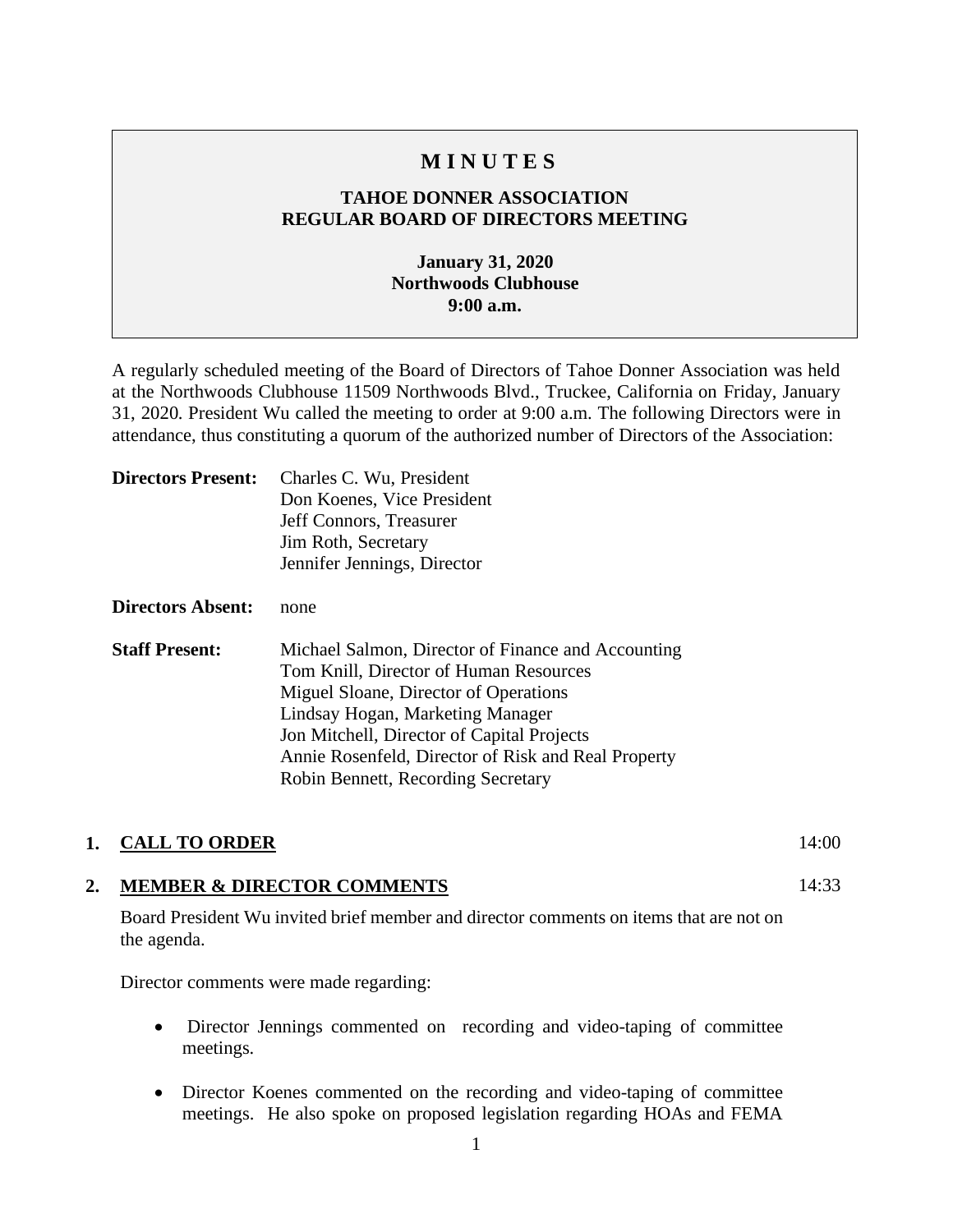assistance and he will request a formal endorsement of the legislation at the next Board meeting. agenda for supporting FEMA. Director Koenes also discussed the 5500 legislation and requested that the downhill ski lodge be added to the next Board agenda.

• Director Roth also requested that the downhill ski lodge be on the next Board meeting agenda..

Member comments were made regarding:

- Member comment regarding recordings of meetings and recording committee meetings and providing the video to the membership.
- A member commented about the December financials.

Members may submit additional comments by email to the Board of Directors at [board@tahoedonner.com.](mailto:board@tahoedonner.com) (Members are recognized to comment on agenda items as they occur).

# **3. ACTION: CONSENT CALENDAR**

(Board of Directors)

Items listed under the Consent Calendar are considered to be routine and were acted on as follows:

• December 14, 2019 Meeting Minutes

Executive Session Report o December 6, 2019 o December 9, 2019 o December 11, 2019 oDecember 12, 2019 oDecember 14, 2019 oDecember 18, 2019 oDecember 30, 2019 oJanuary 13, 2020 oJanuary 16, 2020

• Monthly Unaudited Financials – December 2019

22:10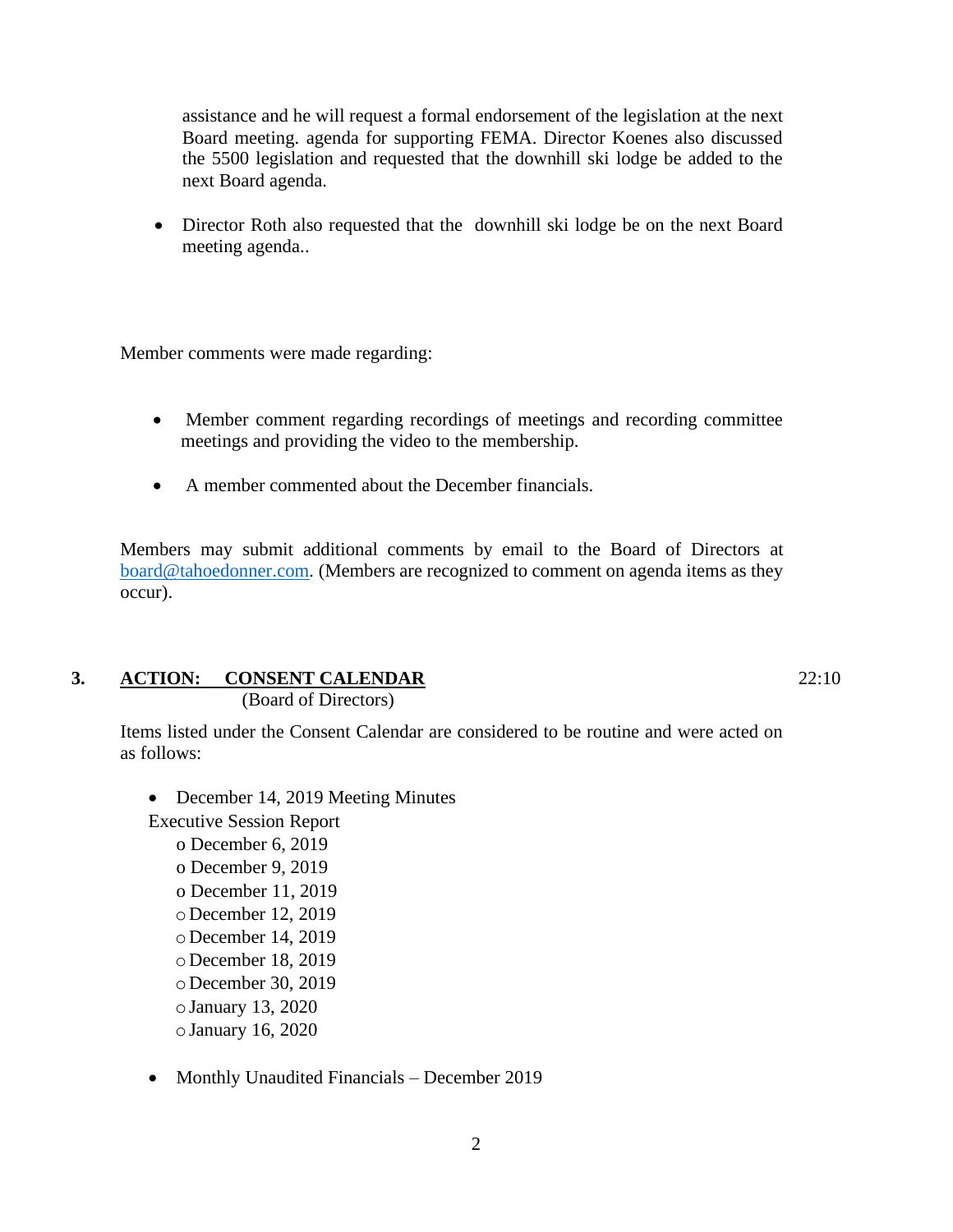- Letter in Support of Truckee Fire Protection District Ordinance 2019-X-Seasonal Outdoor Fire Ban
- Giving Fund Committee Charter and Appointments
- Proposed Revised 2019-3 Resolution Overview of Board Governance (2017-2 Amended)
- Proposed Revised 2020-X Delegation of Authority for Architectural Standards Improvements (2016-2 Amended)
- 5501 Report
- Transfer of Funds Authorization

Director Koenes pulled the 5501 report from the consent calendar for comment.

Director Jennings pulled the resolution 2016-2 for Architectural Standards Item to be acted on separately.

Director Jennings pulled the fire district item to be modified and acted on separately.

Director Koenes mentioned an item in the minutes for the 5501 meeting, he wanted to express his opinion on specifics to depreciation and include in operating reports. Unsure who assigned the task to staff, it didn't come from the board. Cash is king and it is a matter of what we pay in fees and assessments. The future replacement costs not depreciation are what impact the reserve funds. Depreciation is misleading in general and adding depreciation causes extra work for staff and also causes confusion. The timing of the effort and this board made a commitment to the senior team and agreed that we would try not to add extra work at this time. Recommend that this board directs staff to defer the work on reporting depreciation until either one of two things happen context of overall project to make more clear, consise and understanding and/or we have a new General Manager on board and get through the audit and current work load.

Director Jennings mentioned resolution 2016-2 needs to be updated since it refers to the General Manager by name. Director Jennings moved to approve the second option on the decision paper which is to approve this resolution continuing staff authority to approve certain projects and revisions seconded by Director Roth. Motion Passed:  $5 - 0$ 

Director Jennings mentioned the letter in support of the fire ordinance regarding the seasonal outdoor fire ban. The letter should come from the board president and she also mentioned a slight mistake in the letter to be corrected. If the changes are made to the letter as suggested this item can remain in the consent calendar. Membership needs to be clear and understand what Tahoe Donner is enforcing as well.

Director Jennings moved to approve the consent calendar with the specified changes seconded by Director Connors Motion passed:  $5 - 0$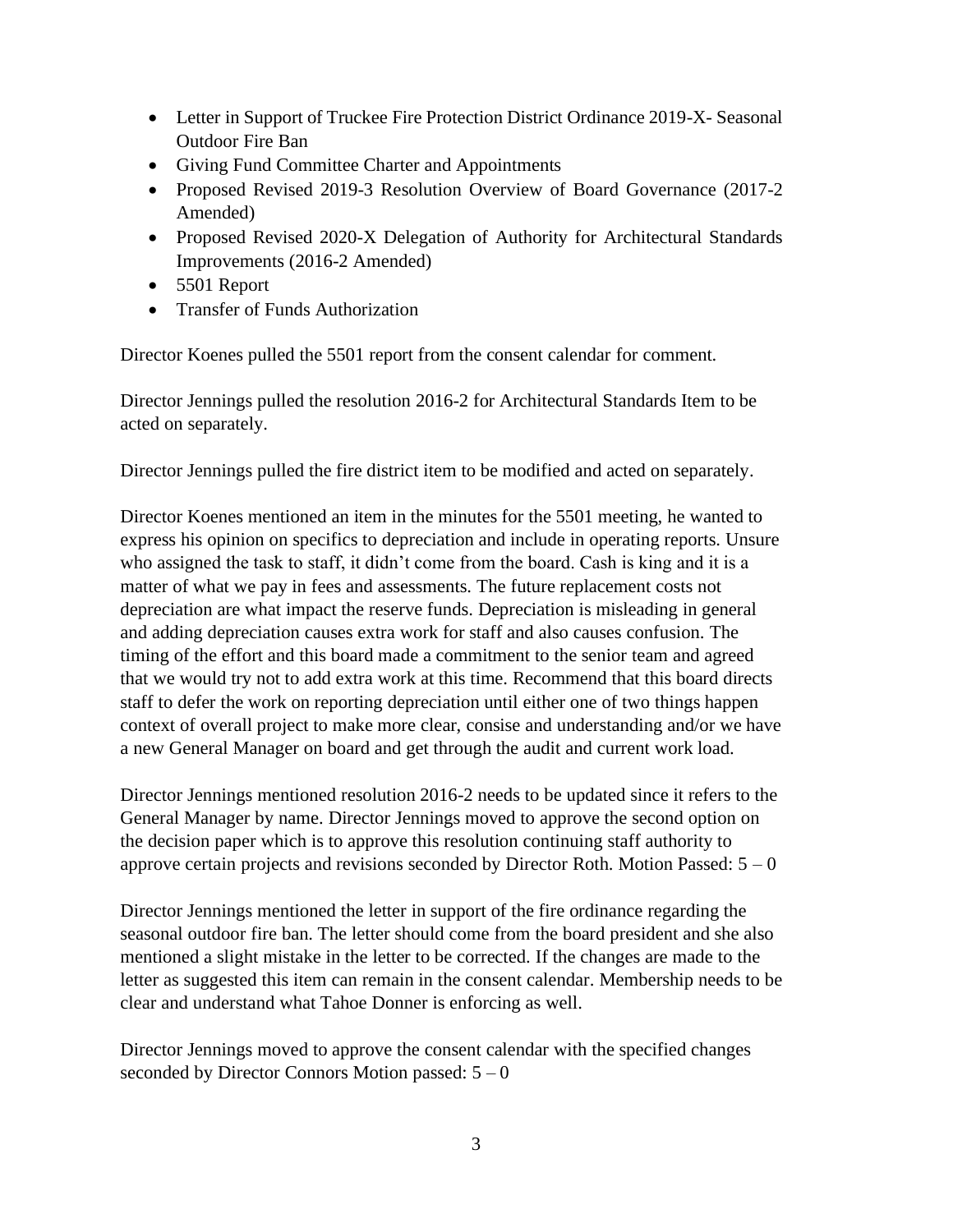### **4. COMMITTEE / TASK FORCE REPORTS**

(Committee/Task Force Chairs)

The Board of Directors reviewed the Committee / Task Force written minutes and reports as a routine monthly procedure.

# **5. BREAK Break taken later The Board Adjourned to break at 10:47 a.m.**

### **The Board reconvened at 10:58 a.m.**

# **6. REPORT: 2020 ARCHITECTURAL STANDARDS FEE SCHEDULE 45-DAY**  36:16 **NOTICE MEMBER COMMENT**

(Rod Whitten, Chair of the Architectural Standards Committee)

No verbal member comments were received at the meeting.

#### **7. REPORT: ADU 45-DAY NOTICE MEMBER COMMENT** (Annie Rosenfeld, Director of Risk Management and Real Property) 39:36

The Board of Directors heard member comments on the ADU and JADU proposed rules.

#### **8. ACTION: COMMITTEE CHARTERS AND COMMITTEE APPOINTMENTS** (Board of Directors) 43:10

The Board of Directors reviewed the current charter for the Finance and General Plan Committees as well as discussion on the new proposed charter for the 5501 Audit Committee.

After discussion, Director Roth moved to approve the revised charter for GPC as proposed seconded by Director Wu Motion Passed:  $5 - 0$ 

Break was taken at 10:47 a.m. The board reconvened at 10:58 a.m.

.

The Board of Directors discussed the GPC recommendations to fill the expired terms and current vacancies. Director Koenes moved to approve the recommendations of Rob McCray and Rob Kautz seconded by Director Wu. Motion Passed:  $5 - 0$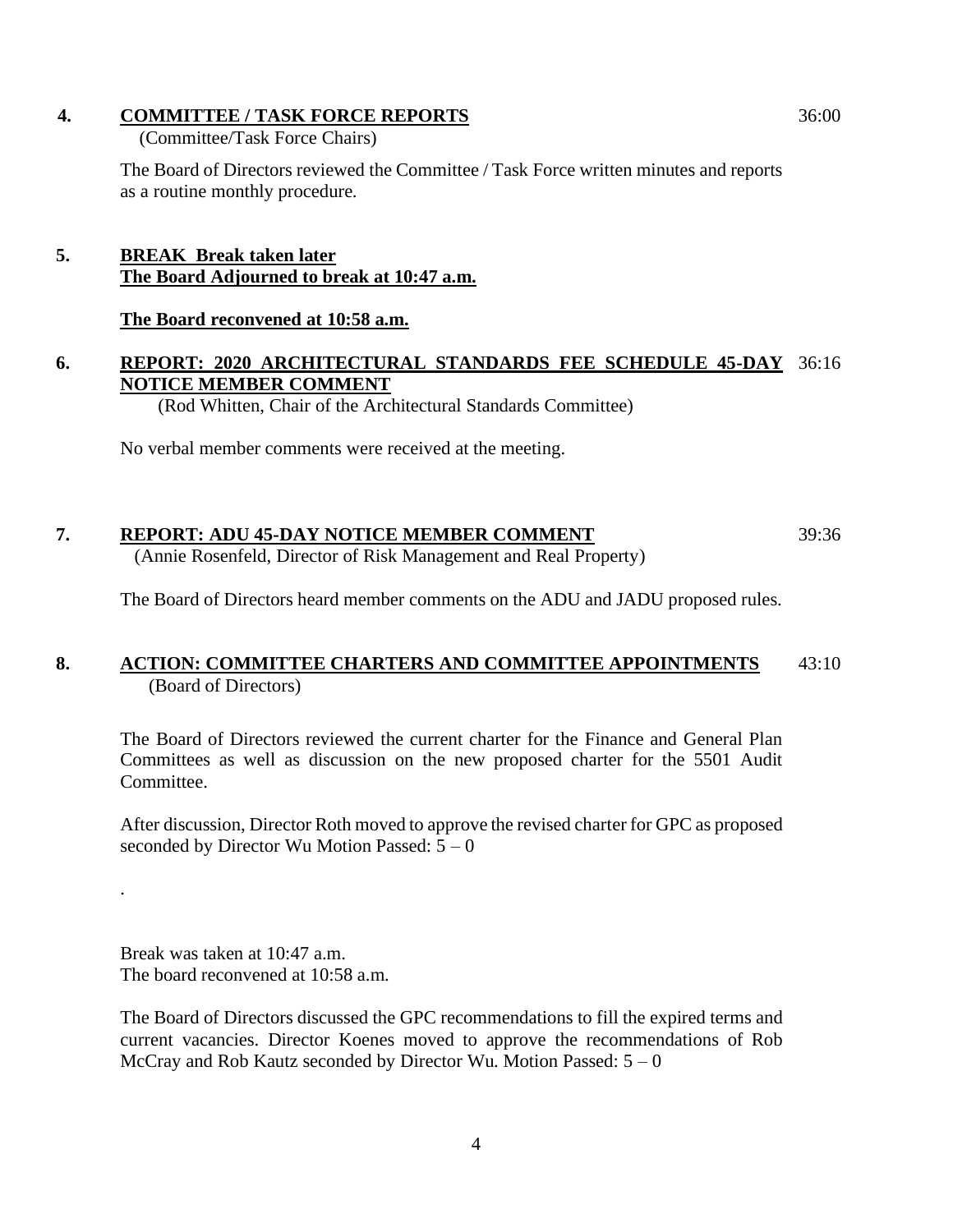Director Roth moved to approve Sandi Cornell as a member to fill the final vacancy for GPC. The motion was seconded by Director Connors. Motion Passed:  $5 - 0$ 

The Board of Directors tabled the Finance Committee Charter and member appointments until after lunch.

At 4:10 p.m. the Board came back to discuss the 5501 and Finance Committee Charter.

After discussion, Director Connors would like to table the 5501 Committee Charter for futher discussion at the February Board meeting.

The Board of Directors also reviewed the Finance Committee Charter. After discussion, Director Jennings moved to approve 9 members on the Finance Committee seconded by Director Roth. Motion Passed:  $4 \rightarrow 3-2$  Connors and Wu No.

Director Koenes moved to approve the five four individuals continuing on the committee whose term is not expiring Mr. Mahoney, Mr Eyton-Lloyd Eaton-Lloyd, Mr. Bonzon, Mr. Melia and Mr. Anderson correcting the term expiration from 2022 to 2021 seconded by Director Roth. There was confirmation by the board.

Director Koenes moved to approve the appointments of Mr. Dundas, Ms. Ravano, A.F. Bonzon, Mr. Watson and Mr. Miller seconded by Director Roth. Motion Passed: 5 - 0

Director Roth moved to amend the current charter and to have no aleternates and approve Steve Mahoney as a regular member not an alternate with his term expiring 2022 seconded by Director Koenes. Motion Passed:  $5 - 0$ 

Director Roth moved to table the Finance Committee Charter and the 5501 Charter to the February meeting seconded by Director Jennings. Motion Passed:  $5 - 0$ 

#### **9. ACTION: 2020 COMMITTEE GOALS**

(Board of Directors)

The Board of Directors reviewed the committee goals for 2020 for the following committees:

Architectural Standards Covenants Committee Elections Committee Giving Fund Committee

After discussion Director Wu moved to approve the 2020 committee goals with amendments to Architectural Standed Committee adding two objectives 1) discussion of succession planning 2) accelerate the process to fix up houses in violation seconded by Director Jennings. Motion Passed: 5 - 0

2:23:45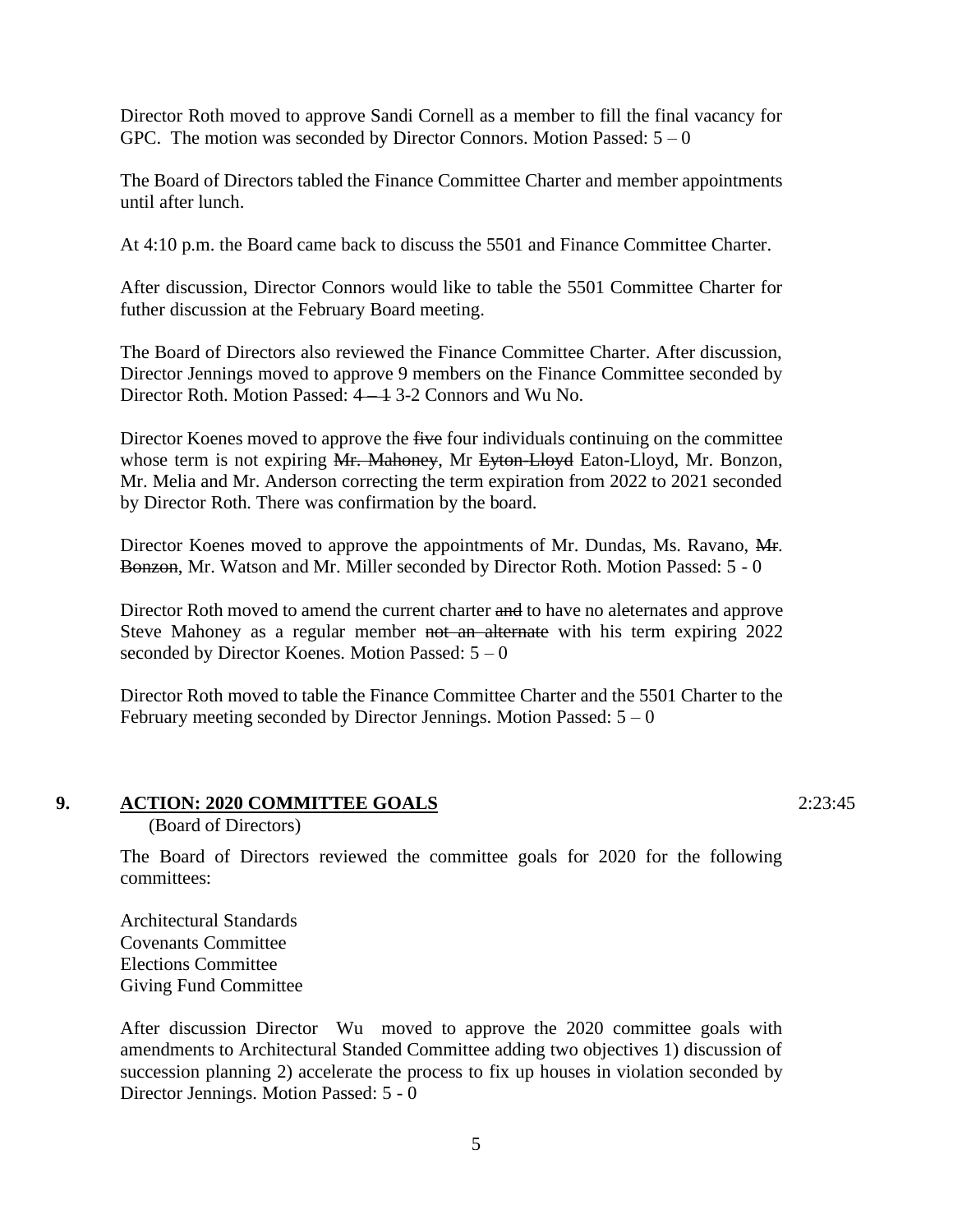#### **10. ACTION: 2020 ELECTION PROCEDURES AND 2020 FAIR CAMPAIGN**  2:36:42 **GUIDELINES**

(Bette Rohrback, Elections Committee Chair)

The Board of Directors reviewed the 2020 election procedures and fair campaign guidelines. Bette Rohrback, Elections Committee Chair gave an update to the Board of the changes due to SB323.

After discussion, Director Jennings moved to approve the 2020 election procedures and fair campaign guidelines seconded by Director Connors Motion Passed: 5 - 0

#### **11. ACTION: SENIOR TRANSITION TEAM UPDATE** 2:55:56

(Annie Rosenfeld, Miguel Sloane, and Michael Salmon)

The Senior Transition Team, Miguel Sloane, Annie Rosenfeld and Michael Salmon provided an update to the Board.

#### **12. DISCUSSION: GENERAL MANAGER TRANSITION UPDATE** (Board of Directors) 4:35:50

Board President Wu, provided an update to the membership on the General Manager transition.

#### **13. LUNCH**

Taken at 12:35 p.m. the Board of Directors will return to item 12.

The Board reconvened at 1:25 p.m.

#### **14. DISCUSSION: QUARTERLY FINANCIAL UPDATE** 4:42:52

(Michael Salmon, Director of Finance and Accounting)

The Board of Directors received a quarterly financial update from Michael Salmon.

#### **15. ACTION: CAPITAL PROJECTS UPDATE**

(Jon Mitchell, Director of Capital Projects)

The Board of Directors received an update from Michael Salmon and Jon Mitchell on actual capital projects spending vs. budget and forecasted expenditures for 2020.

Jon Mitchell also provided the board with an update on the Trout Creek Recreation Center expansion project.

4:52:49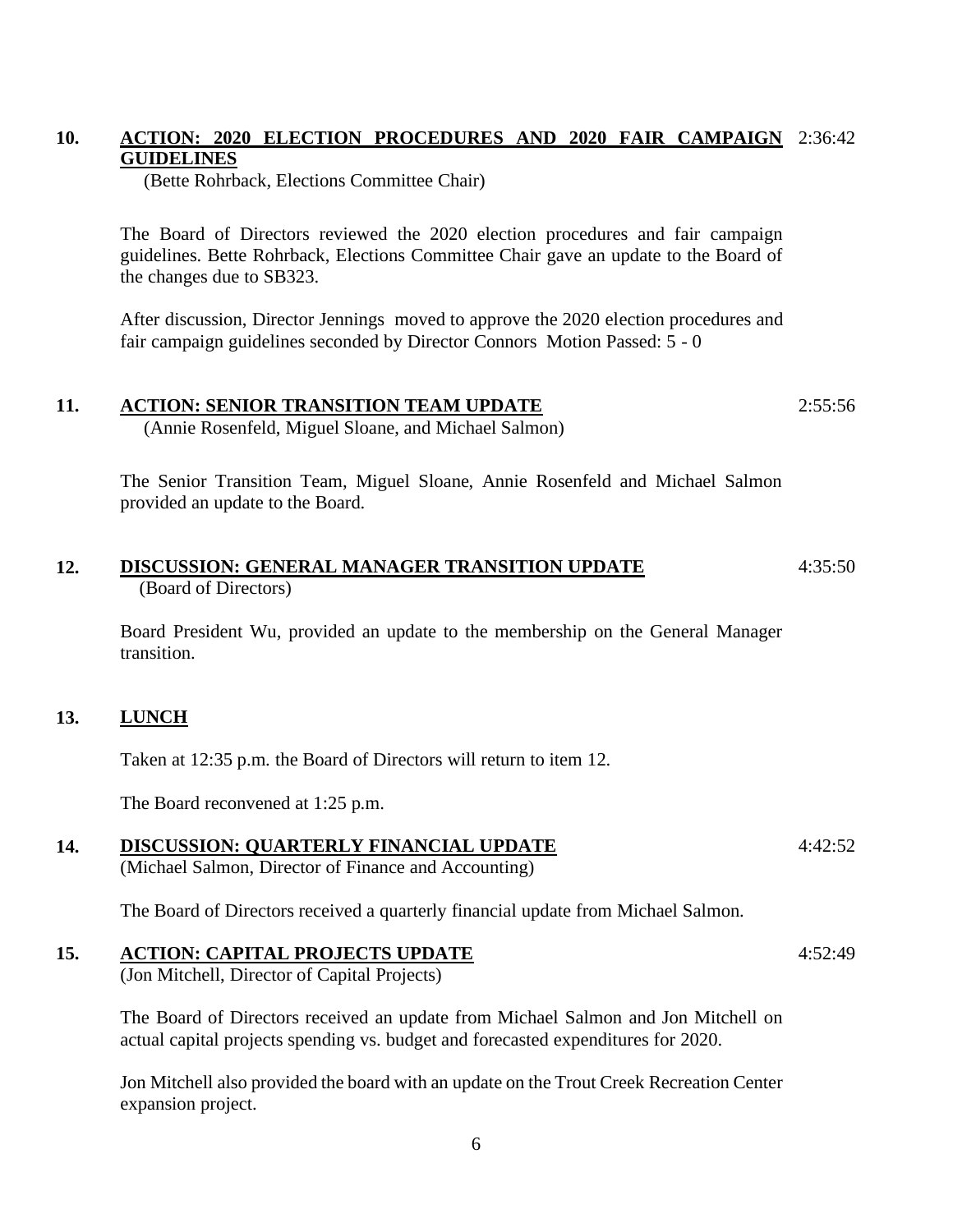# **16. DISCUSSION: TAHOE DONNER FORESTRY**

(Bill Houdyschell, Forester)

The Board of Directors received a year end presentation given by Bill Houdyschell and planned projects for 2020.

The Board adjourned for a 5 minute break at 3:45 p.m. The Board reconvened at 3:55 p.m. to agenda item 17.

# **17. ACTION: PUBLIC SAFETY POWER OUTAGES 2020**

(Annie Rosenfeld, Director of Risk Management and Real Property and Jon Mitchell, Director of Capital Projects)

Annie Rosenfeld briefed the Board on potential power outages in 2020 due to high winds in the area for safety precautions. Staff has a plan to notice the membership and to plan accordingly.

The Board went back to finish the discussion on the Finance Committee Charter and 5501 agenda item 8.

#### **18. EXECUTIVE SESSION (closed to members)**

The Board adjourned to executive session at 5:25 p.m.

### **19. ADJOURNMENT**

There was board consensus to adjourn the meeting at 6:30 p.m.

Submitted by:

Jim Roth, Board of Directors Secretary

\_\_\_\_\_\_\_\_\_\_\_\_\_\_\_\_\_\_\_\_\_\_\_\_\_\_\_\_\_\_\_\_\_\_\_\_\_\_

# **SECRETARY'S CERTIFICATE**

I, Jim Roth, Secretary of Tahoe Donner Association, do hereby certify that the foregoing is a true and correct copy of the minutes of the Tahoe Donner Association Board of

6:15:30

8:38:20

7:08:16